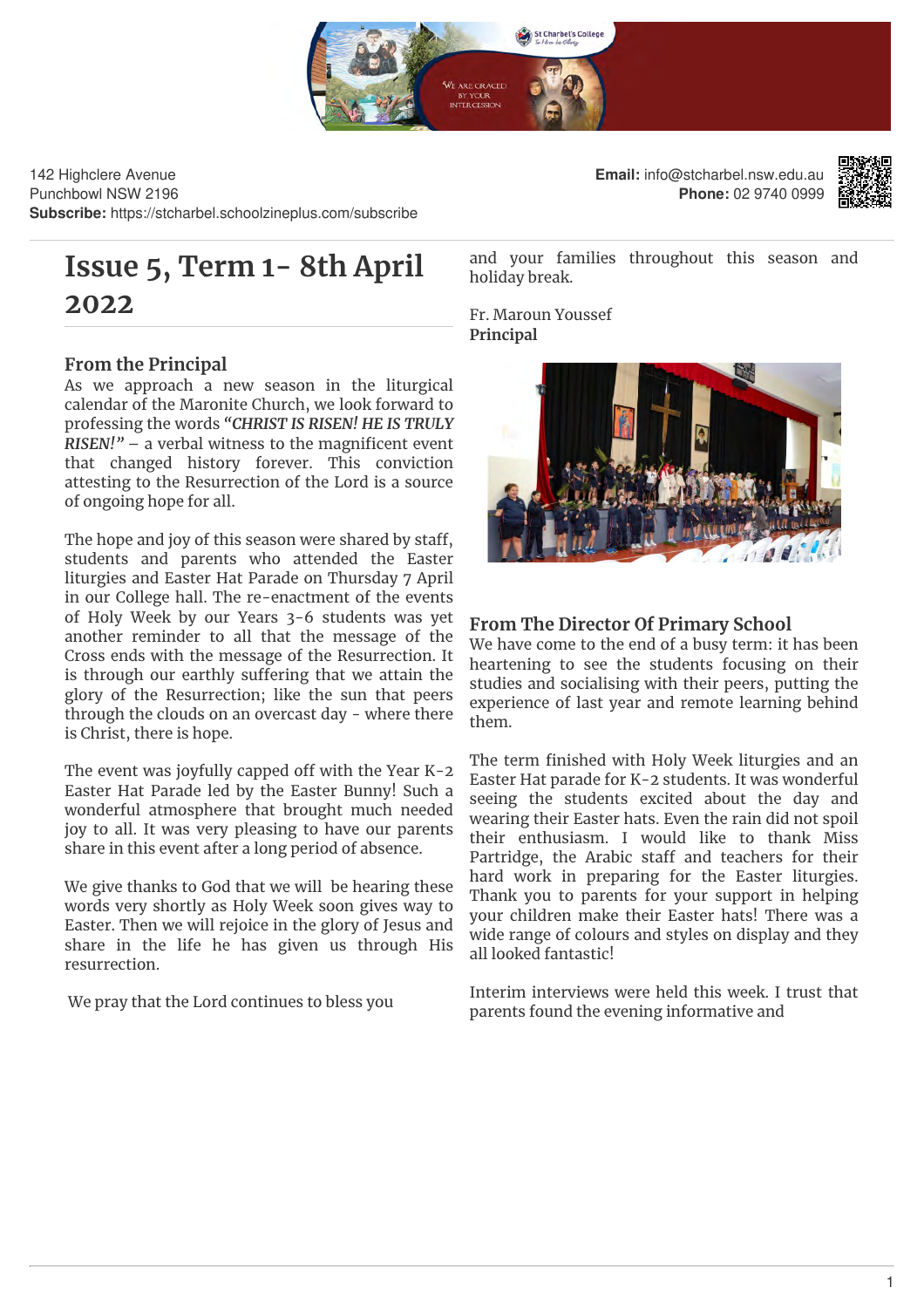received helpful feedback from their child's teachers. The teachers are working very hard to catch their students up on work missed last year, however, it is a gradual process.

It has been a difficult term in some ways with many staff, students and their families affected by illness. It is important that we remain positive in times like this and recognise that the students are becoming more resilient and learning valuable life lessons about being given challenges and being able to overcome them.

I would like to wish everyone a Happy Easter and God's Blessings over the holidays!

## Ms Maree Kelly **Director of Primary School**



# **From Religion Department**

Easter Liturgies and Hat Parade

On April 7, the Primary celebrated Easter with our annual Easter liturgies and hat parade. Thank you to the many parents that attended, it was great to be able to share this celebration with you. The morning began with re-enacting the events of Passion Week. Followed by a guest appearance from the Easter bunny for our K-2 Easter hat parade. On behalf of St. Charbel's College, I would like to wish you all a blessed and happy Easter.

Miss Emma Partridge **Primary Religious Education Coordinator** 





# **From Year 3**

Students in Year 3 have been learning about states of matter and materials as part of their Material World science unit. Students were ask to use the knowledge they had gained throughout the term to design, produce and test a model of shelter, using various materials, that is suitable for the Australian environment. Students worked in groups of 3-4 to draw their design and work collaboratively to make their shelter. Students gained experience in using the appropriate tools needed and different ways of joining materials for the construction of their shelter. All students were engaged in the design and make task and were eager to show their shelters once completed.





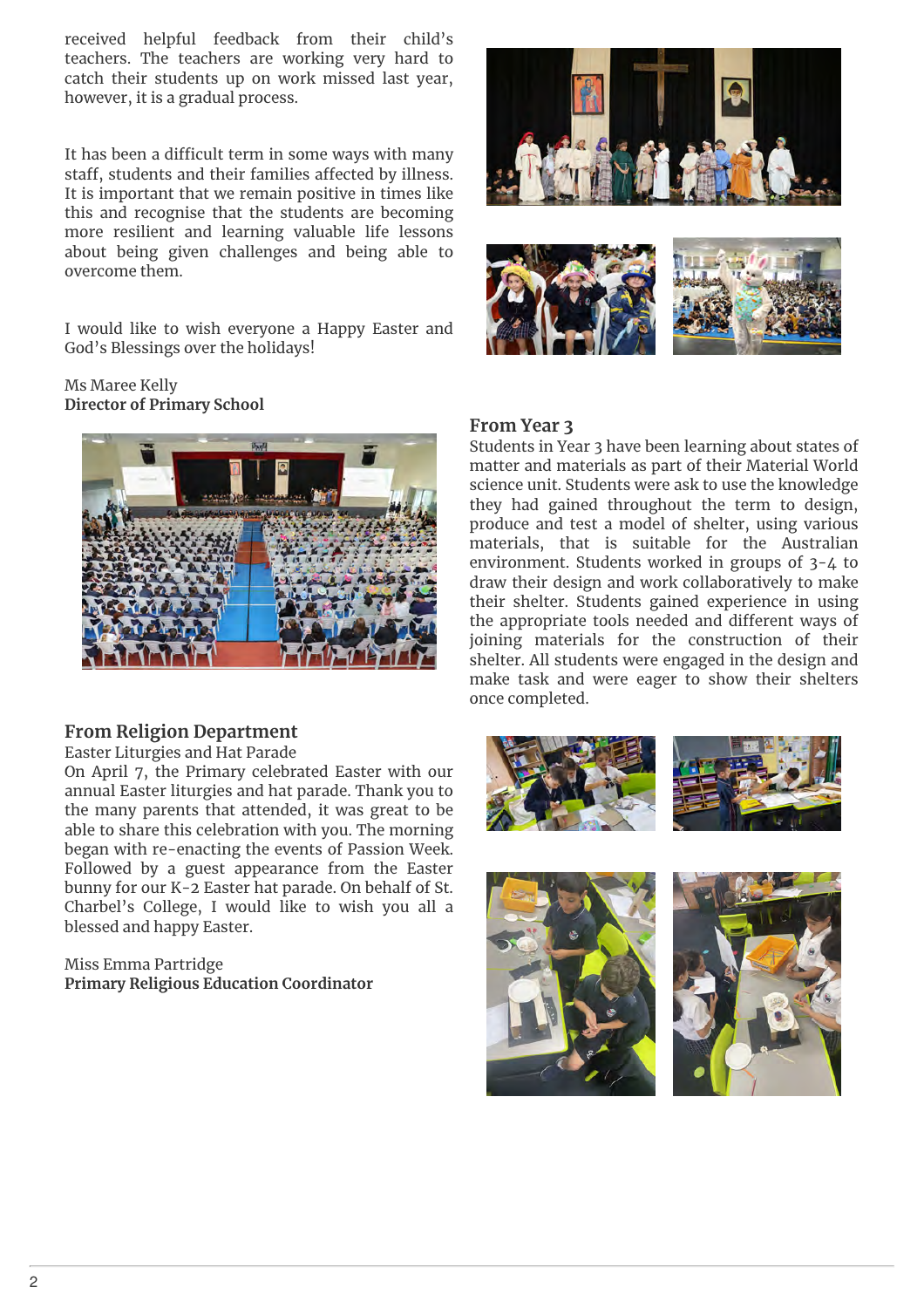# **From Year 6**

This term Year 6 have been studying about Sustainability as part of our Science and Technology Unit. Students in year 6 have been researching different ways to make our environment more ecological, especially in areas such as sustainable energy technology, for agriculture using solar panels and water technology. As part of the STEM component of the program, the students planted and grew their own herbs in greenhouses. They also learnt about how tiny amounts of energy can be harvested from the sun and stored for later use, using a practical and experiment-led approach through microbits. These experiments were coded to operate lights, fans and sensors, using the power of the solar panels.



4M loved using the trundle wheel to measure the length of our school playground, hallway, basket ball courts. Lots of fun!



# **From The LOTE Department**

The Arabic Department goals for 2022 at St Charbel College K-12 are based around three main principles:

- Whole School Themes
- Rich Cultural Content
- Highly motivational activities

Whole school themes, whilst taught at different levels give all students a common language base, which enables them to understand and enjoy presentations, performances or special activities and events. As culture is embedded within language, each unit of work will integrate unique and authentic aspects of culture to give students a knowledge and positive orientation towards Lebanon and other Arabic speaking countries. The metric for all activities is enjoyment, active involvement and the opportunities to practise their language skills in simulated, semi authentic settings.

Mrs Adeline Dargham **Head of LOTE – K-12**



4M enjoyed 2 days of jump rope, a fantastic achievement by all students who were involved in this great cause. 4M has learnt that can have fun and exercise at the same time. Not only will they learn heart-healthy habits, they'll also see how their actions can help others.

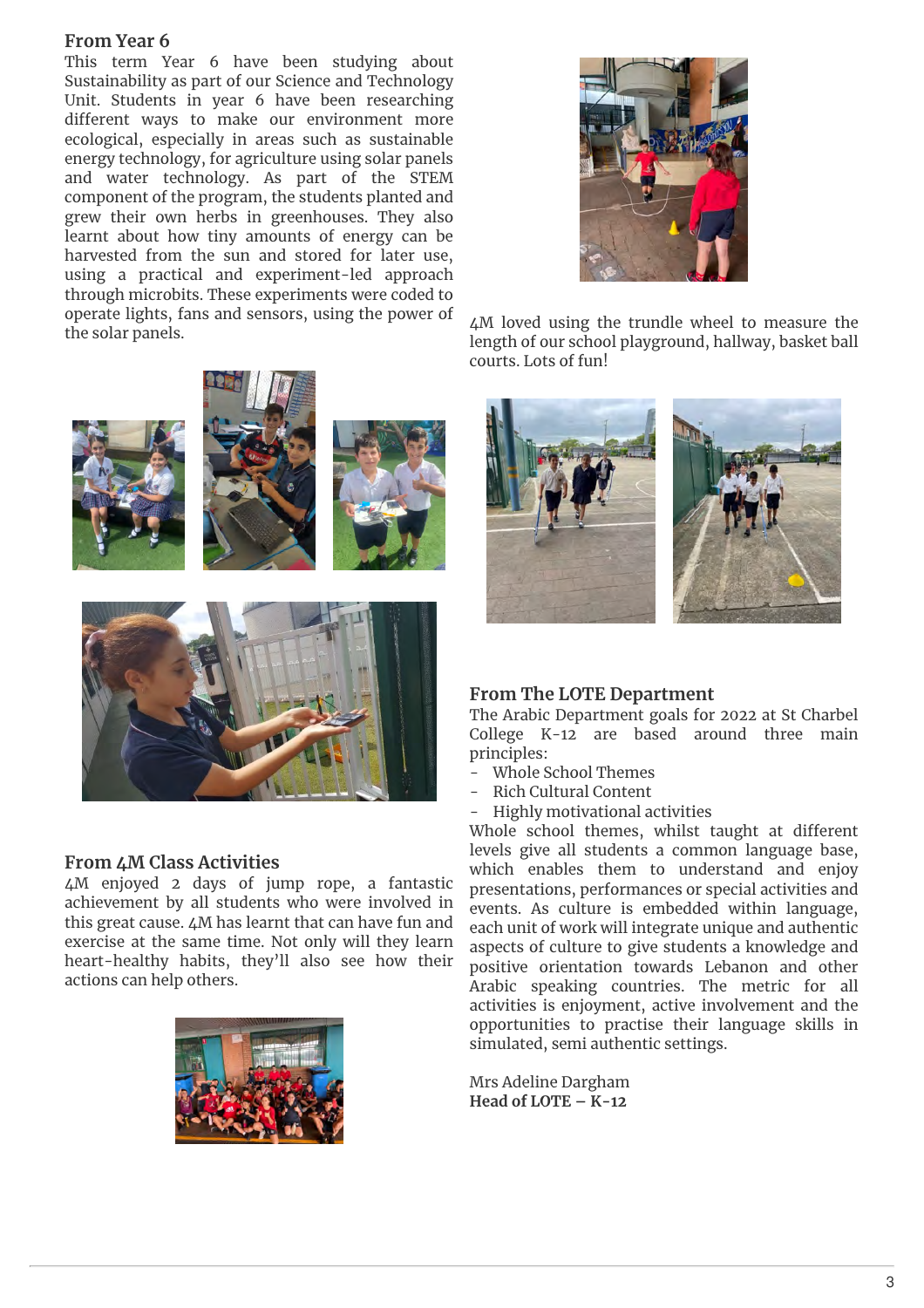

**َلَم ِق <sup>ب</sup>** *:* **يرام يسوردنس**



### **From The Library**

We would like to wish all of our College Community a very Happy and Safe Easter! Term One has been very busy in the Library. Our students have shown great interest and enthusiasm in reading new books, listening to stories and enjoying their Library space at recess and lunchtime.

 The Easter holidays is a wonderful opportunity to take some time to read the Bible. There are many beautiful Easter Bible Verses to read aloud and share as a family. In John 13 we see Jesus performing an extraordinary act of humility when he washes the feet of his disciples. Jesus leads by example in showing love and respect for all. As parents and carers, it is often what we do and not what we say, that makes the biggest difference in shaping the lives of our children. This Easter, let us show our children the value of reading the Bible, and make this a daily part of our lives.

# **From The TAS Department**

It Is hard to believe term one is over. Around the CA TAS classrooms students have been hard at work completing term 1 projects. Attached are some images of work being produced by our students. You may need to look twice to believe these are made by highschool students. Images include decorative storage stools by yr 10 Industrial technology students, Upcycled fashion by yr 10 Textiles students and beautiful bags by yr 9 textiles.Year 8 Art are creating scrumptious food inspired sculptures that look so real. Year 11 and 12 Visual art visited the Art gallery of NSW today to view Art Express and gain insight for their own Body of Work.

Wishing you and your family a Blessed Easter and looking forward to Term Two and more amazing creative work from our wonderful students and teachers.

Mrs Mary-Rose Maatouk **Head Of TAS**





This holiday period we will also commemorate Anzac Day. Over 75 000 Australian and New Zealanders served at Gallipoli between 25 April and 20 December 1915. Over 10 000 soldiers lost their lives. We have many picture books which explore Anzac Day in an age appropriate way. They tell the stories of the soldiers, doctors and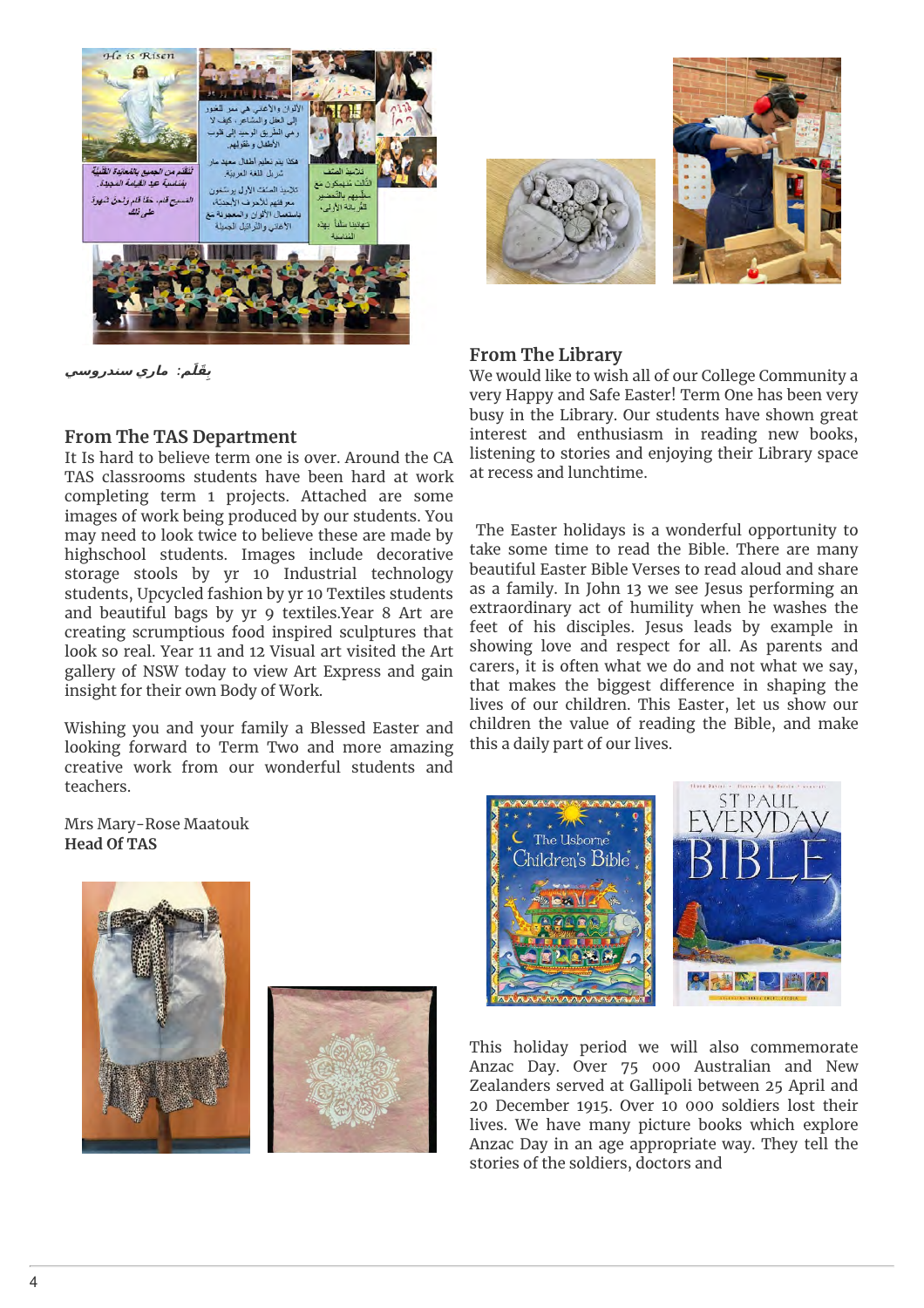families who were waiting for them to come home. We remember their service and their sacrifice on this solemn day.



### **From The Careers Department**

Please navigate through the College's Library webpage to explore Career options with your children. Please feel free to contact me via the school nttps://equality.com/<br>effice an amail if there are any Canagua valeted issues nesa/home office or email if there are any Careers related issues you would like to discuss.

#### **Careers in the Spotlight**

#### **How to become an Early Childhood Educator**

Early Childhood Educators are responsible for teaching and caring for children under school age. They teach kids basic literacy and numeracy skills, as well as engaging them with various activities including arts, sports, music, and more. They also facilitate social interactions and care for a child's emotional wellbeing.

If you love kids, can handle a job that can be unpredictable and challenging, and are caring and kind, this could be the perfect job for you.

### **About you:**

- · Caring and patient
- · Excellent communicator
- · Adaptable and flexible
- · Emotionally resilient

nurses who were at the Frontline, as well as the · Works great with kids· Thrives under pressure· Can work in teams and alone

#### **The job:**

· Supervising children while they play and learn

Planning lessons appropriate to a child's developmental level

· Teaching children basic numeracy and literacy skills

· Engaging children in appropriate learning and recreational activities

Observing children for signs of any unusual behaviour

· Meeting with parents and carers and discussing development

## **How to become an Early Childhood Educator in Australia**

To work as an Early Childhood Educator, you will need at minimum an undergraduate qualification in teaching or education.

Step 1 – Complete Year 12 with a focus on English and Maths.

Step 2 – Complete a relevant undergraduate degree. This will most likely be a Bachelor of Teaching or Education majoring in Early Childhood.

Step 3 – You will also need to hold a Working with Children Check. You may be required to complete a certain number of hours of placements or practicals.

Step  $4$  – Lodge an application to register as a Teacher in your state or territory.

Step 5 – Start working as an Early Childhood Educator.

Find out more here – https://www.acecqa.gov.au/ http://www.ecta.org.au/default.asp

https://educationstandards.nsw.edu.au/wps/portal/ https://www.vit.vic.edu.au/ https://www.qct.edu.au/ https://www.trb.sa.edu.au/ http://www.trb.wa.gov.au/Pages/default.aspx https://www.trb.nt.gov.au/ https://www.tqi.act.edu.au/

### **Frequently Asked Questions (FAQs)**

What do Early Childhood Educators do? Meteorologists are responsible for predicting and tracking weather events and systems of all kinds, including rain and thunderstorms, cyclones, tornadoes, fires, extreme winds, and more.

What options are there for career progression? Once you have some experience, you might like to specialise in teaching children with special needs, or developing education programs for other Teachers and Educators. You might even like to upskill one day and become a Primary or Secondary Teacher.

Do I need to go to university